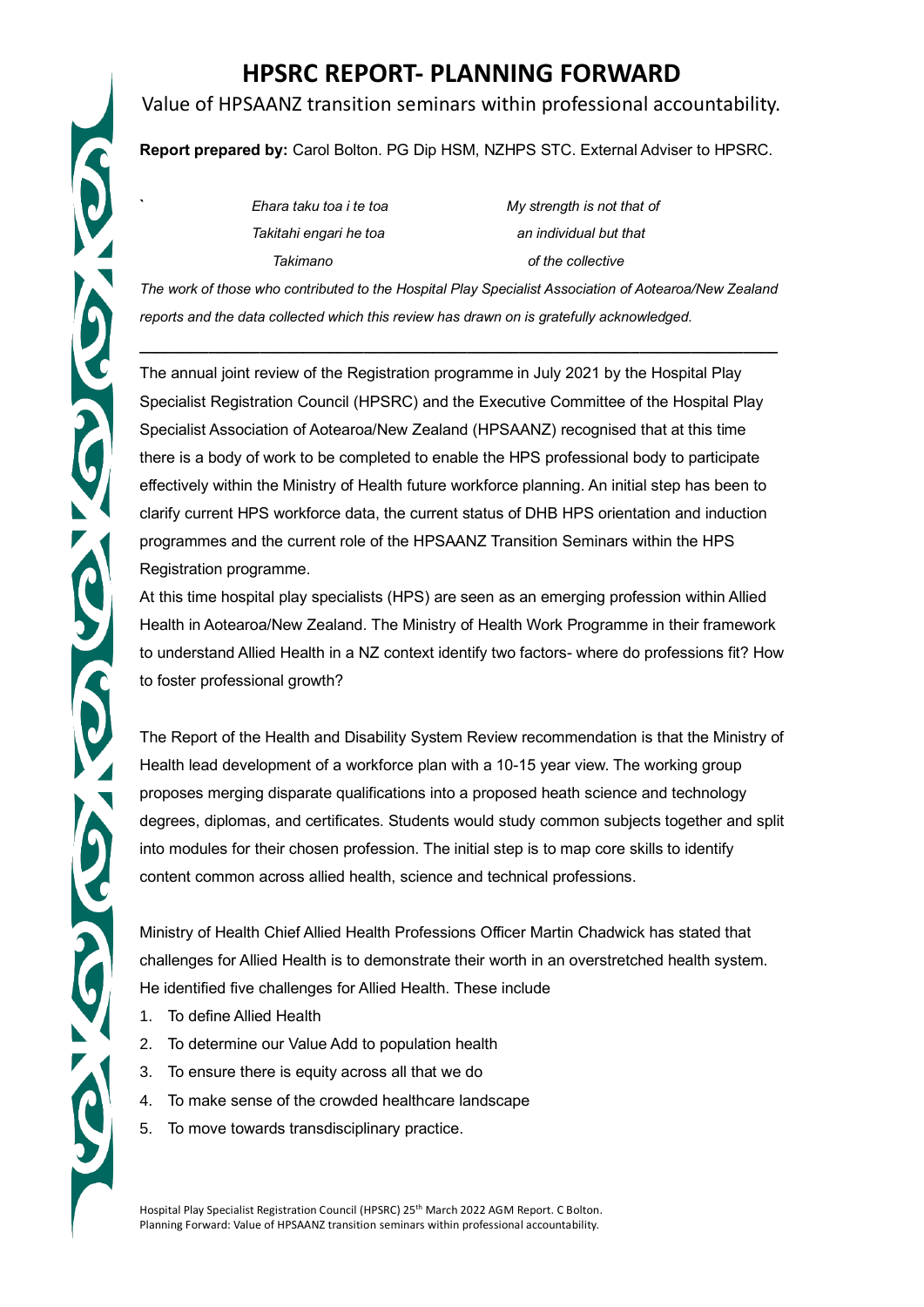### **Executive Summary**

This HPSRC review of the transition seminars (TS) has been a paper and digital review supplemented with telephone discussions with HPS Services nationally who had staff attend transition seminar between 2017 and 2021. Discussions were also held with a selection of hospital play specialists who had been involved in HPSAANZ working groups that this review draws upon. List of participants and reports utilised are within Appendix One.

### **Report sections.**

These highlight current data and comments from within the profession

- 1.0 Introduction to HPS Registration.
- 2.0 Current HPS Workforce Data
- 3.0 Requirement for HPS Orientation and Induction Programmes
- 4.0 Current Status of DHB HPS Orientation and Induction programmes
- 5.0 HPSAANZ Transition Seminars
- 6.0 Planning Forward
	- Report of the Health and Disability System Review
	- Report of the HPSAANZ National Learning Programme
	- HPSRC 2022 Operational Planning for 2022
- 7.0 Membership discussion points on workforce planning in 2022.

### **Conclusion within the review**

Within some DHB orientation and induction programmes the clinical knowledge provided within the TS, is now being provided. The review highlighted for some District Health Board (DHB) HPS Services some of the initial purposes of the HPSAANZ transition seminars for those HPS newly appointed may not now all be required.

Within other HPS Services these have not yet been fully developed in line with current theory and practices and guidance of some requirements to be developed would be welcomed. While for some HPS attendance is to meet Registration requirements, almost all HPS highly valued the TS. They are seen as a safe and supportive way to identify gaps in knowledge and growth, gain a sense of a wider professional identity and for collegial collaboration nationally. As an emerging profession the areas of professional identity, support and collaboration nationally should be considered within any changes to the requirement for attendance at transition seminars being a requirement for Registration.

Given the developments within some DHB HPS Services orientation and induction programmes, there should be consideration for the HPSRC to assess HPS Services orientation and induction programmes against the content in the transition workshops with a view to these providing an alternative pathway for the TS component of Registration. The report's discussion points provide areas that HPSAANZ members see have value for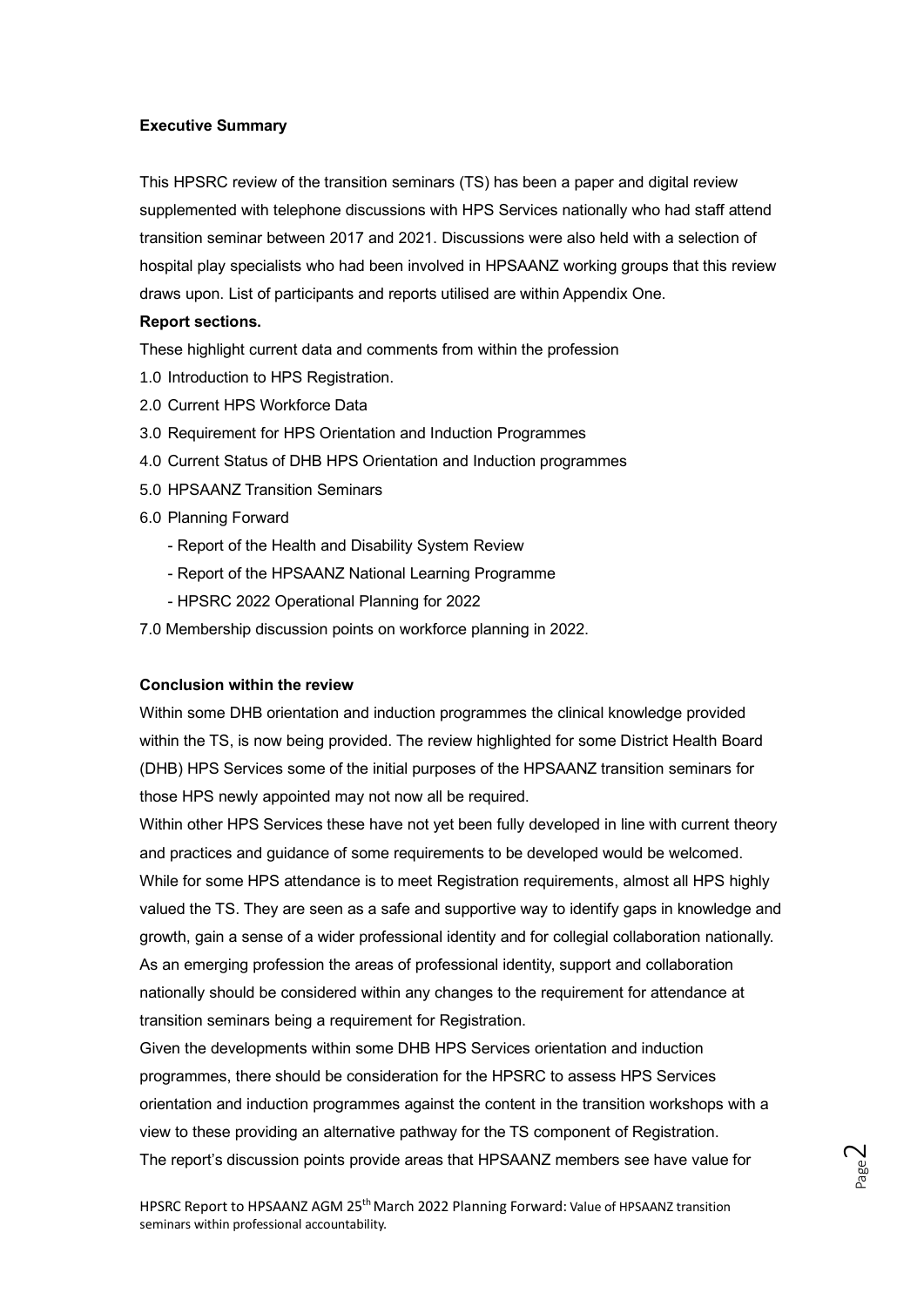further consideration within planning forward for the HPS profession workforce development. The draft Planning Forward Report was considered by the HPSRC at the annual operational planning meeting on the 3<sup>rd</sup> March 2022. The 2022 Annual General Report of the HPSRC will outline the actions to date that have been approved for 2022.

### **1.0 Introduction to HPS Registration and the link to the transition workshops.**

In 2003 the Hospital Play Specialist Registration<sup>1</sup> programme was initiated to

- Foster consistency in standards of practice and ethical conduct
- Enhance the status and credibility of the profession
- Validate professional knowledge and provide a sense of professional pride and achievement
- Provide assurance for the public of the competency within the profession.

The HPSRC in conjunction with the Executive Committee of the HPSAANZ have responsibility for gaining recognition of Registration as well as the promotion of Registration to HPSAANZ members, DHB Child Health Managers, and other relevant employing hospitals and the Ministry of Health Manatū Hauora.

In 2003 the professional role of the HPS was still emerging within many Child Health Services. At that time few HPS Services had clearly defined orientation or learning packages for gaining the required knowledge and skills for the HPS role. Many HPS were working in professional isolation and were finding the complexities of working in a healthcare team and hospital environment challenging.

In 2001 six transition workshops/seminar (TS) were established by the professional body (HPSAANZ). The focus of the transition seminars was to facilitate orientation to the HPS profession for those newly appointed to HPS positions in their first year of service, provide common knowledge on current theory nationally, share clinical knowledge and the skills that HPS were to develop within self-directed learning. The TS were also seen as being a support to professional collaboration and strengthening networks nationally. Attendance at the TS were required as one of the criteria for HPS Registration in 2003 to ensure HPS had access to base professional knowledge.

In the 2012 Review of the HPS Registration programme among the changes made was the strengthened requirements within the Referee Reports. The confidential Referee Reports now require Section A to be completed by a HPS with full Registration who had known the applicant for six months, observed their practice and can attest to the applicant's competency. Section B comprises of an endorsement of the Section A report by the applicant's professional

Page ന

 $1$  Originally established 2003 as the HPS Certification Programme.

Changed in 2012 to HPS Registration programme.

HPSRC Report to HPSAANZ AGM 25<sup>th</sup> March 2022 Planning Forward: Value of HPSAANZ transition seminars within professional accountability.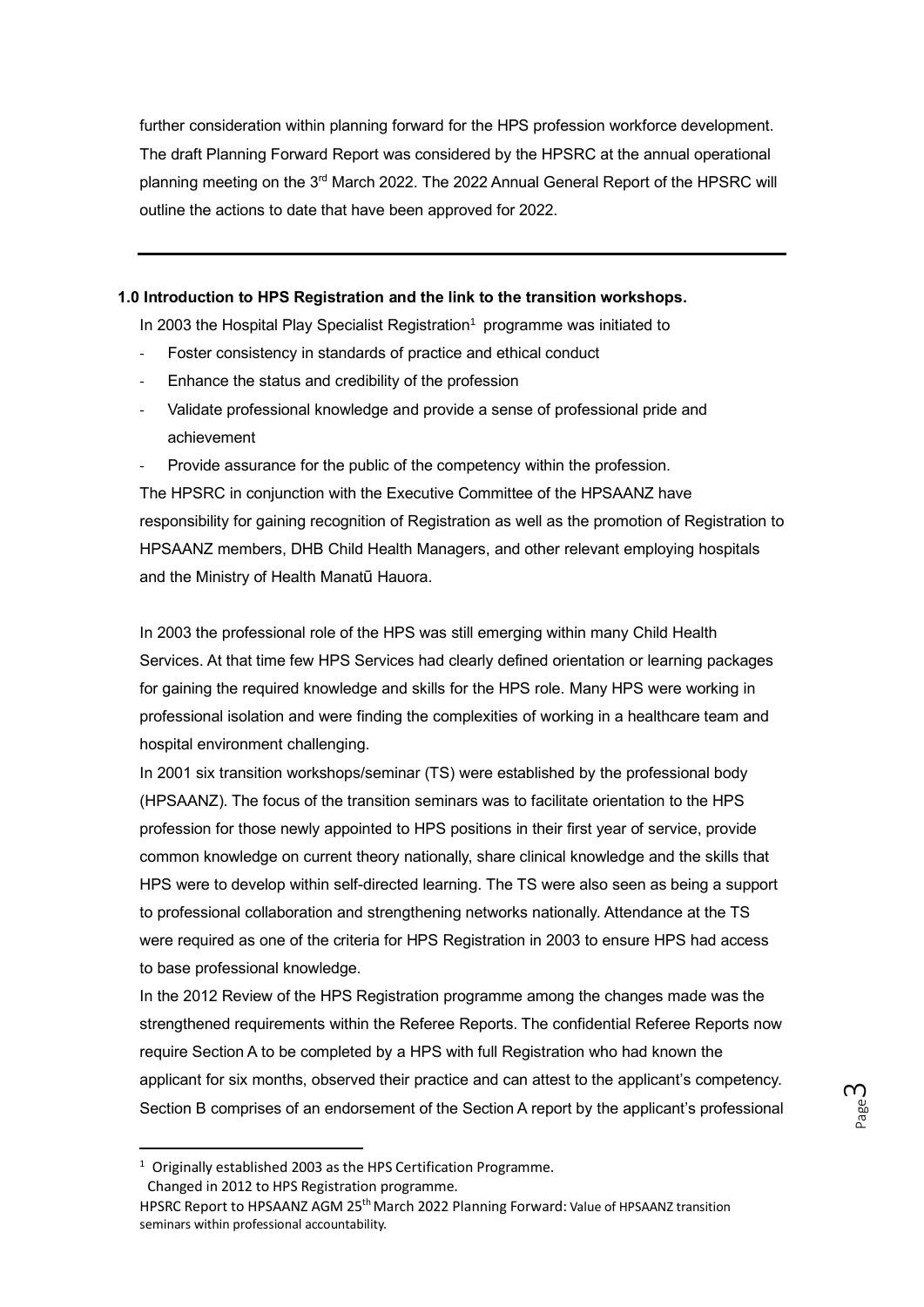leader who is familiar with the applicant's good character and professional practice. Some HPS Services have established mentor support for learning programmes provided by Registered HPS.

The TS were initially delivered as a component of the Ministry of Education (MOE) Professional Development contract for hospital-based EC Services. Following the cessation of the MOE PD contracts the transition seminars have been underwritten and facilitated by the HPSAANZ, supported by voluntary contributions by Registered or experienced Hospital Play Specialists. In 2020 due to Covid the TS were provided using ZOOM technology.

### **2.0 Current HPS Workforce Data**

As part of this review I have drawn on three HPSAANZ databases.<sup>2</sup> The small variances between databases has likely been caused by staff movement and the timeframes the data was collected. The data presented gives insight into the current workforce status by HPS Service, regionally and nationally within six characteristics: workforce distribution, current known FTE, actual headcount, HPSAANZ membership, HPS Registration, HPS attending transition seminars.



 $2$  HPSRC Registration Workforce data. HPSAANZ membership list 2021. HPSAANZ National Learning Programme working group data.

Page  $\overline{\mathcal{A}}$ 

HPSRC Report to HPSAANZ AGM 25<sup>th</sup> March 2022 Planning Forward: Value of HPSAANZ transition seminars within professional accountability.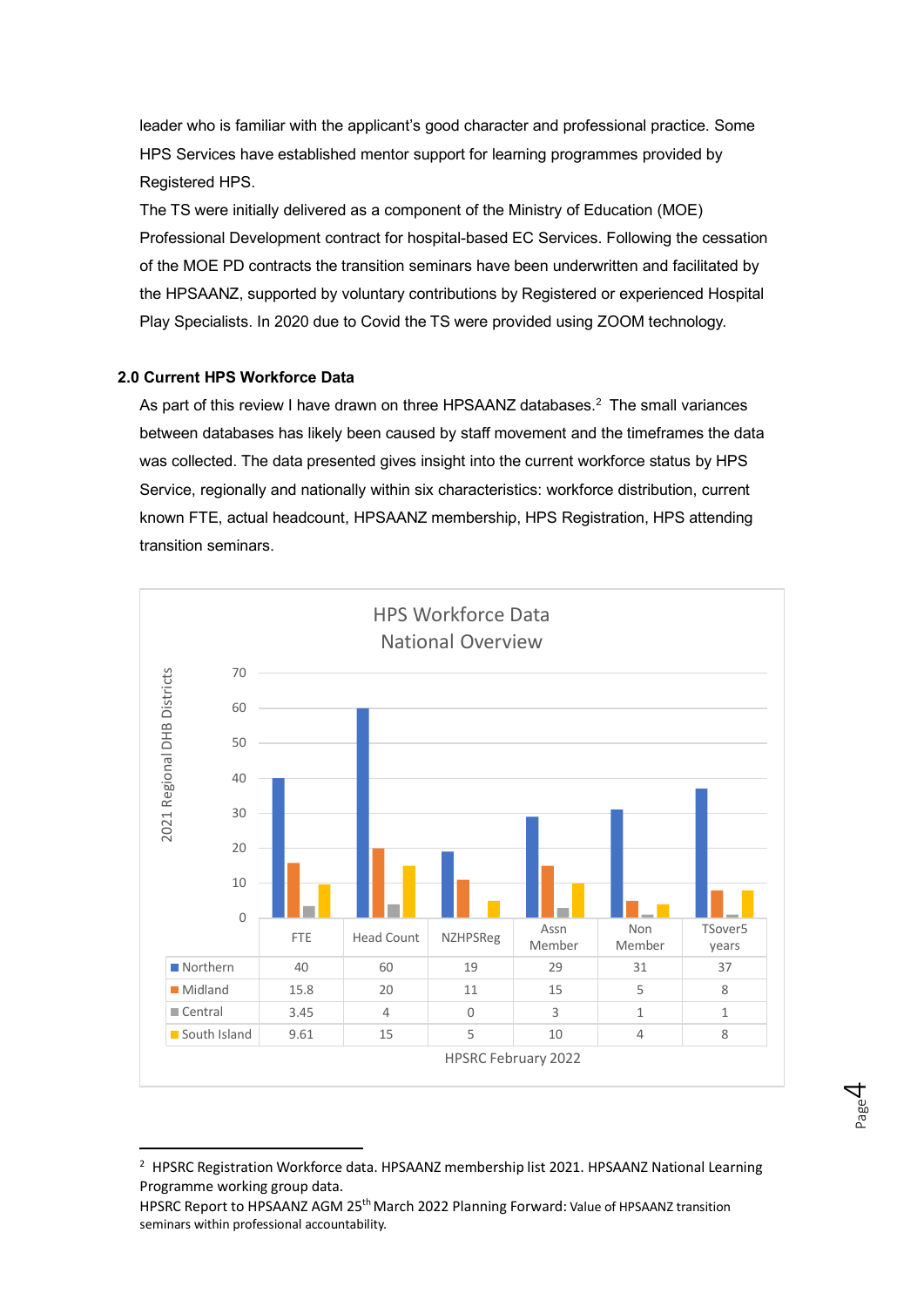

Note: HPS working dependently or who hold NZHPSReg but are not working are not identified in these graphs.

**Current NZHPSReg:** 43 (*39 FULL and 4 STC*) with 1 STC pending lapsed.

### **Allied Health Workforce Data Collection**

As part of this review two reports linked to workforce development were reviewed

-TAS<sup>3</sup> Kahui tuitui tangata Report. *The 20 DHB's Allied Health. Scientific and Technical* 

*Workforce. People powered- Bringing the Numbers to Life*

-Tas Kahui tuitui tangata. *Dynamic workforce data at your fingertips*

The Strategic Workforce Services – TAS is a national resource which supports the 20 District Health Board (DHB's) to develop a sustainable and stable health workforce which is able to meet the present and future needs of the population it serves. The Health Workforce New Zealand data collection on Allied Health characteristics are: actual contracted FTE, Headcount, mean FTE for measuring part-time status, wellness and mobility (includes

<sup>&</sup>lt;sup>3</sup> TAS Technical Advisory Service

HPSRC Report to HPSAANZ AGM 25<sup>th</sup> March 2022 Planning Forward: Value of HPSAANZ transition seminars within professional accountability.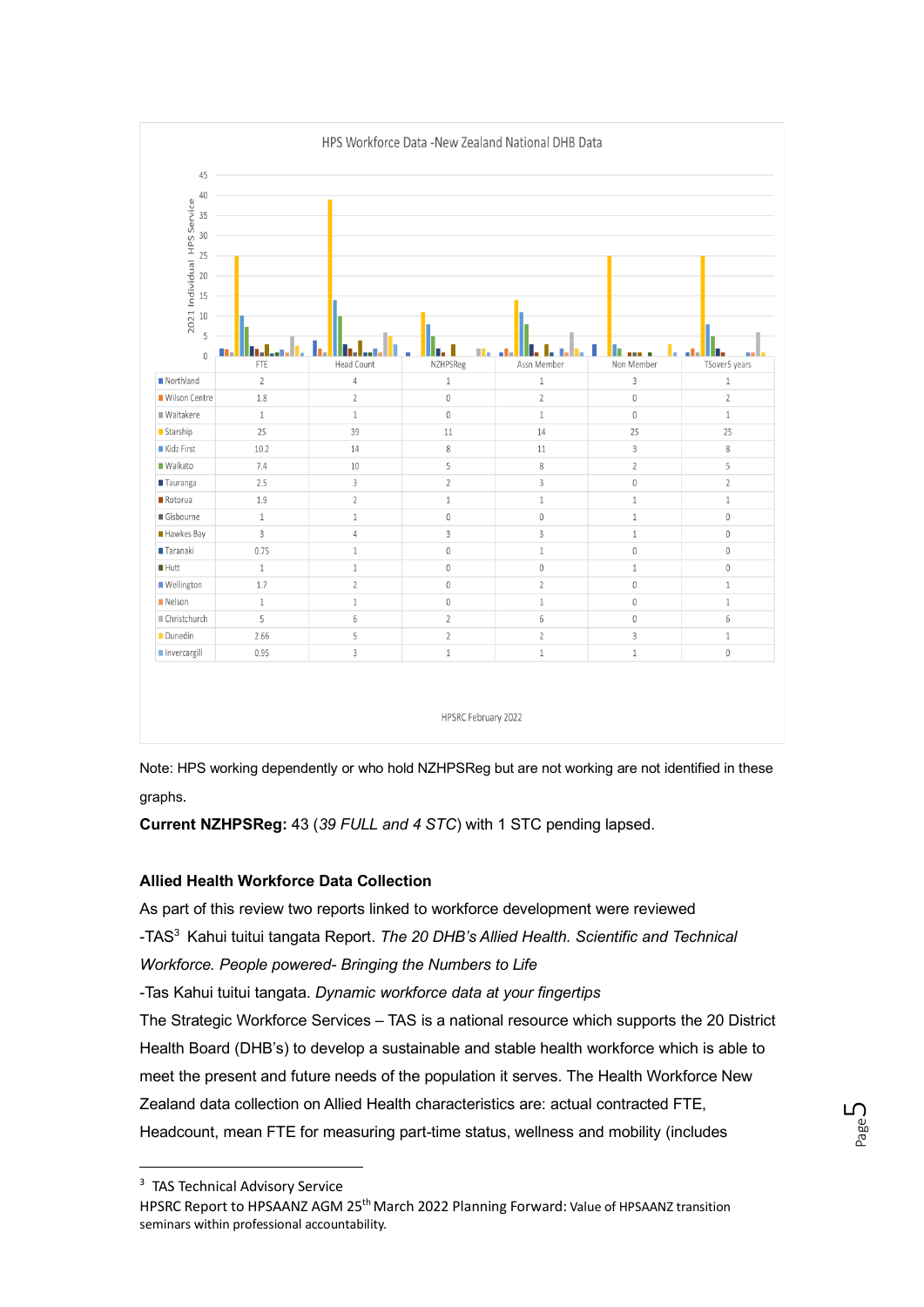voluntary annual turnover) indicators, workforce profile, composition, gender, age and diversity. This data is collected quarterly from the DHBs.

Allied Health workforce composition by occupation in the report "People powered-Bringing the numbers to life" ( *data as at 31 December 2017*) **does not identify the HPS profession**. At this time I have been unable to identify what HPS data is held by Allied Health Workforce data providers.

Feedback within relation to workforce in the TS Review Staffing levels

- ➢ Many services identified time deficits, often leading to challenges between meeting clinical and leadership responsibilities.
- $\triangleright$  HPS with the experience required for some of the organisational, clinical support and practice developments that are identified are often the HPS with complex clinical workloads.

The American Academy of Paediatrics ( AAP) statement on Child Life (USA title for HPS) states that while a ratio of 1 FTE to 15 patients and an HPS within other services where children receive care is desirable the Child Life specialist-to-patient ratios should be adjusted lower as needed for the medical complexity of patients served.

Education Council New Zealand / Matatū Aotearoa. *Guidelines for Induction and Mentoring and Mentor Teachers.* [Guidelines-for-](https://teachingcouncil.nz/assets/Files/Registration-and-certification/Guidelines-for-Induction-and-Mentoring-English.pdf)[Induction-and-Mentoring-](https://teachingcouncil.nz/assets/Files/Registration-and-certification/Guidelines-for-Induction-and-Mentoring-English.pdf)[English.pdf \(teachingcouncil.nz\)](https://teachingcouncil.nz/assets/Files/Registration-and-certification/Guidelines-for-Induction-and-Mentoring-English.pdf) Downloaded 20Aug2021. "*Section 2.4 Provision of mentor teacher professional development. It is recommended that mentor teachers form professional communities of practice to support each other within/or between schools, kura and ECE settings"*

A number of suggestions were in

relation to the development of collaborative process for planning forward for the HPS profession.

Analysis of NZ HPS workforce data shows few HPS services would be able to meet AAP Child Life practice guidance statement for staffing. Within the NZ Health and Disability sector Standards while there are no specific staff ratios identified there is the expectation that service provider availability has the appropriate mix of staff available, at adequate levels, to provide a safe and responsive service for children and young people.

Challenges within transitioning into HPS leadership roles: A point has been made that those appointed to leadership roles often transition directly from Education EC Service with its established frameworks into HPS Services where there are emerging organisational or clinical frameworks. Participants highlighted that while there has been a focus on the transition and support into the HPS profession within the first two- three years and this is valued, a resource enabling access to documents that support and assist those in transition into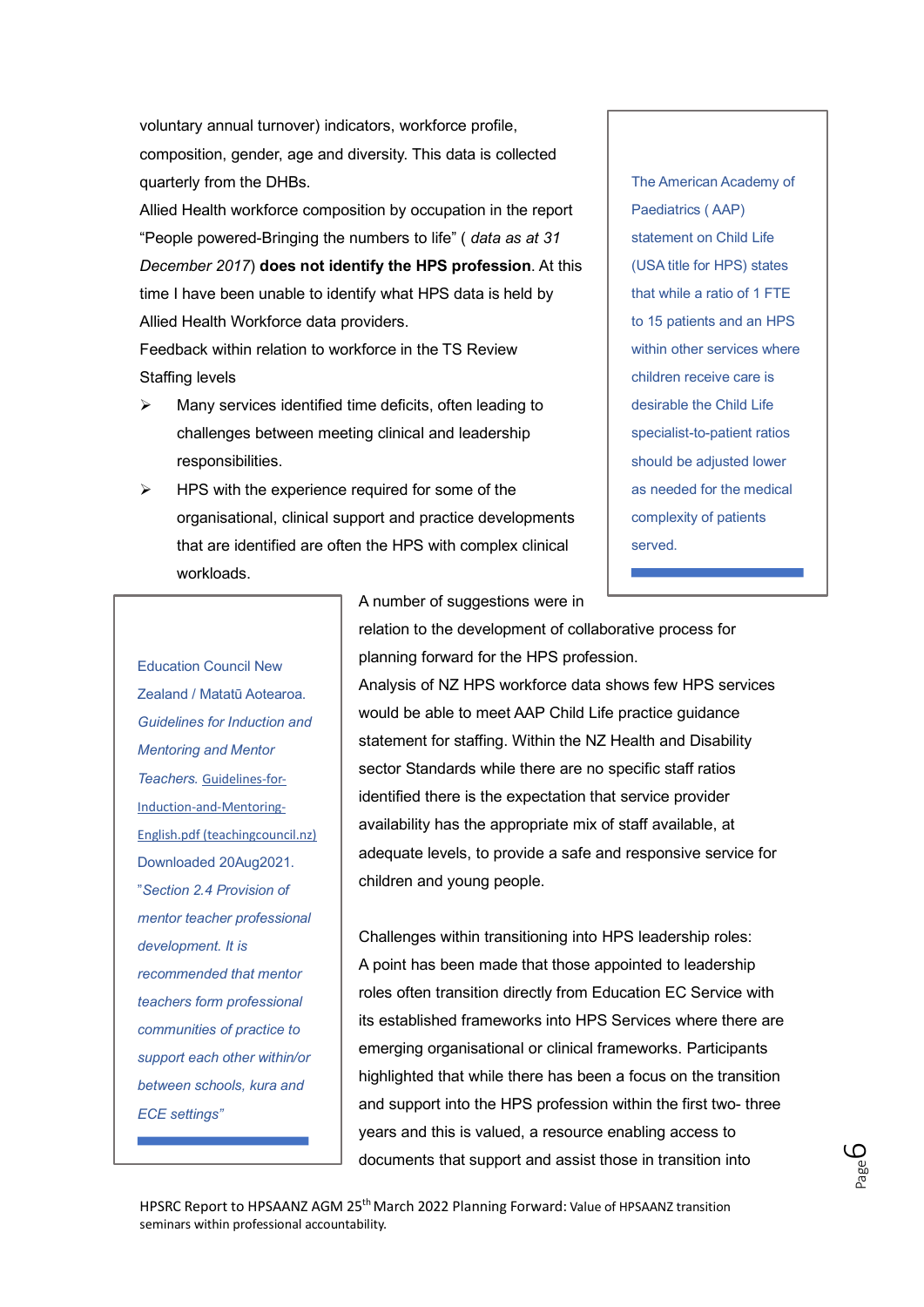direct Team leadership responsibilities or identified leadership roles would be beneficial. The Leader's Forum was identified as a recent important development, however at this time there are a limited number of participants.

➢ Some NZHPSReg HPS have indicated that they would value opportunities for strengthening competence and confidence in teaching some core HPS competencies.

The Executive Committee of the HPSAANZ have signaled on-line PD initiatives and cluster meetings. These have the potential to assist strengthen issues raised in workforce development. The potential within regional cluster meetings is raised within the discussion points within section 7.0 of this report.

### **Planning Forward - Strengthening Data collection**

Recommendations to support HPS workforce development collection

1. Priority: Provide HPSAANZ workforce data to Health Workforce New Zealand annually Tasks:

Physiotherapy Board. Survey 2014. Interim Report on new Graduate survey *"83% the vast majority indicated they were well prepared for the transition from student to being in the workforce. Over three-quarters of respondents had experienced an interprofessional clinical placement as a student and this was also the case for 69% in their clinical careers*"

➢ Clarify with Health Workforce New Zealand the data required and align HPSAANZ data collection processes ➢ HPSAANZ to establish national process for data collection of HPS workforce

 $\triangleright$  Include HPS workforce data within annual reports to the membership to enable Team Leaders in HPS Service to benchmark nationally

While the graphs above provide analysis of DHB HPS FTE, headcount within regional areas there would be value in compiling information on the scope of service provided by HPS Services nationally to make comparisons between FTE and patient beds and HPS Service in other areas where children have child health care. 4

While the number of HPS and the FTE count is increasing within some DHB, anecdotal evidence indicates there is wide variance nationally between patient to HPS ratios or HPS in other services where increasingly children and young people receive child healthcare. As examples only a few DHB have weekend HPS Services, 7 day HPS programmes in emergency care, HPS Service in day stay units or outpatient clinics where children are having challenging procedures.

<sup>4</sup> Child Life have a benchmarking programme of FTE for a number of Child Life service programmes ie ambulatory, emergency

HPSRC Report to HPSAANZ AGM 25<sup>th</sup> March 2022 Planning Forward: Value of HPSAANZ transition seminars within professional accountability.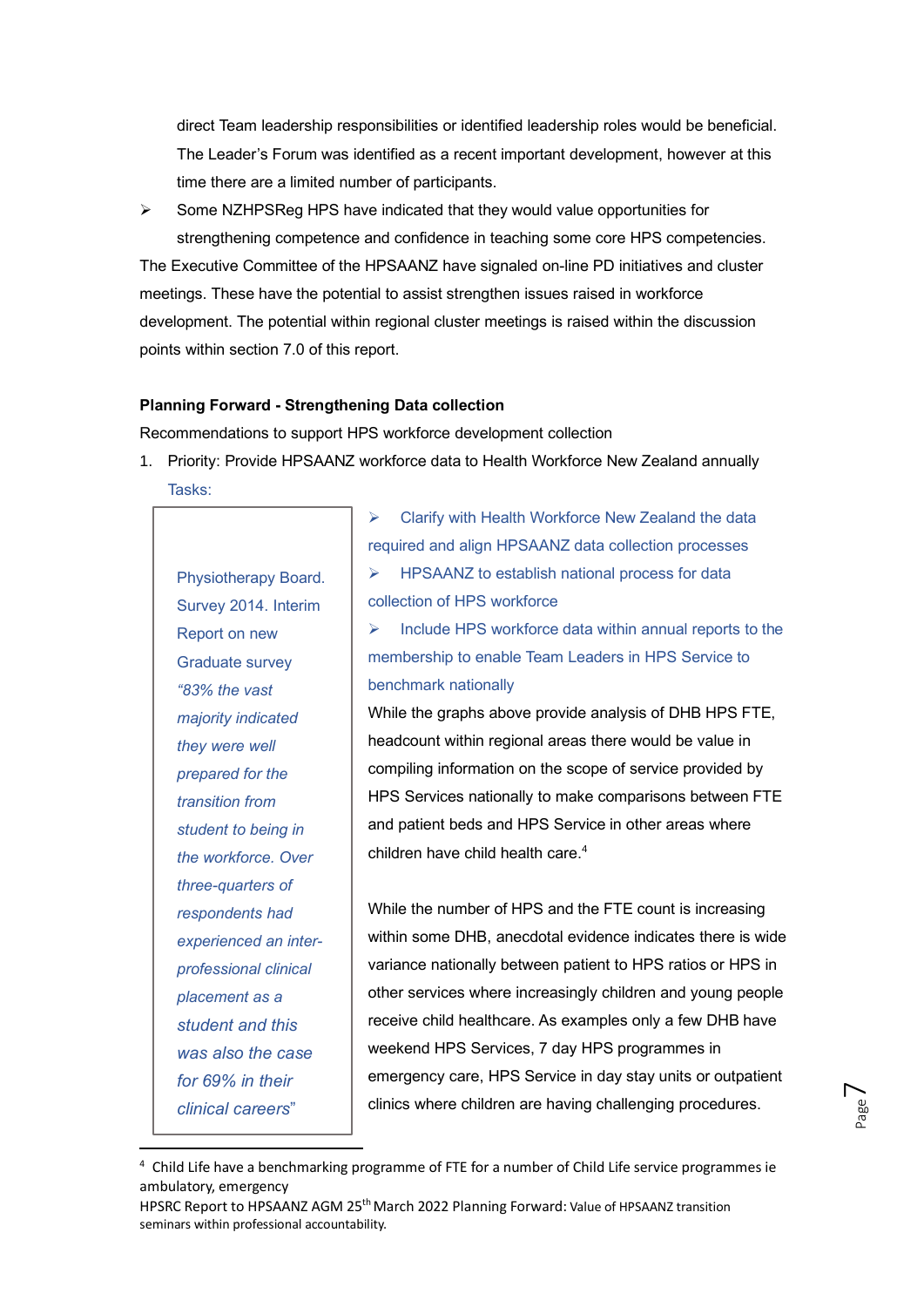There is currently no data on how many HPS Services have Education student placements as a part of their workforce planning strategies. Surveys within other Allied Health professions indicate student placements assist the transition of HPS who later move to work in healthcare to transition.

### **3.0. Requirement for HPS Orientation and Induction Programmes**

In 2005<sup>5</sup> the professional body published an HPS Induction programme. In later years Kidz First and Starship collaborated on a preceptor package. From 2015 there has been ongoing discussions in relation to a national induction /learning package for HPS based on this package. In the interim years, a number of HPS Services have modified various induction packages for their requirements. In two HPS Services a one-year Preceptor programme has been developed to further accelerate HPS learning in the absence of a specific HPS qualification.

Recently the Ministry of Health signed off on Standards New Zealand Nga Paewera Health and Disability Services Standards which will come into effect on the 28<sup>th</sup> February 2022. Within Nga Paewera standards are requirements within DHB's nationally

-Criteria 2.4.2 *service providers are required to ensure that the skills and knowledge required of each position are identified and the outcomes, accountability, responsibilities, authority, and functions to be achieved in each position are documented.<sup>6</sup>*

-Criteria 2.4.4 *states that healthcare workers shall receive an orientation and induction programme that covers the essential components of the services provided.*

The New Zealand Health and Disability Sector Standards (Children and Young People) Audit Workbook SNZ HB 8134.4:2004<sup>7</sup> developed in 2004 remains the current audit workbook used by Standards NZ within the accreditation of providers of child healthcare. While there are no specific staffing employment recommendation, nevertheless there are expectations of what is required to meet that required for Child Health providers.

A number of HPS Services have Ministry of Education contracts for the delivery of Hospital Based Early Childhood Services. Requirement: "*All licensed hospital-based services are required to meet regulated standards and effectively support HPS to gain the additional knowledge and skills for working in hospital."*

<sup>5</sup> Based on a programme developed by HPS Service at Starship Childrens Health.

<sup>&</sup>lt;sup>6</sup> In 2000 the HPSAANZ developed a professional progression guidance document to assist HPS Services establish these within their DHB.

<sup>&</sup>lt;sup>7</sup> Developed by Standards NZ: Ministry of Health and the Paediatric Society. Two HPS were nominated by the organisations participating and observing from the health and disability organisations. See Page 2 of the Audit workbook for a list of organisations who made nominations.

HPSRC Report to HPSAANZ AGM 25<sup>th</sup> March 2022 Planning Forward: Value of HPSAANZ transition seminars within professional accountability.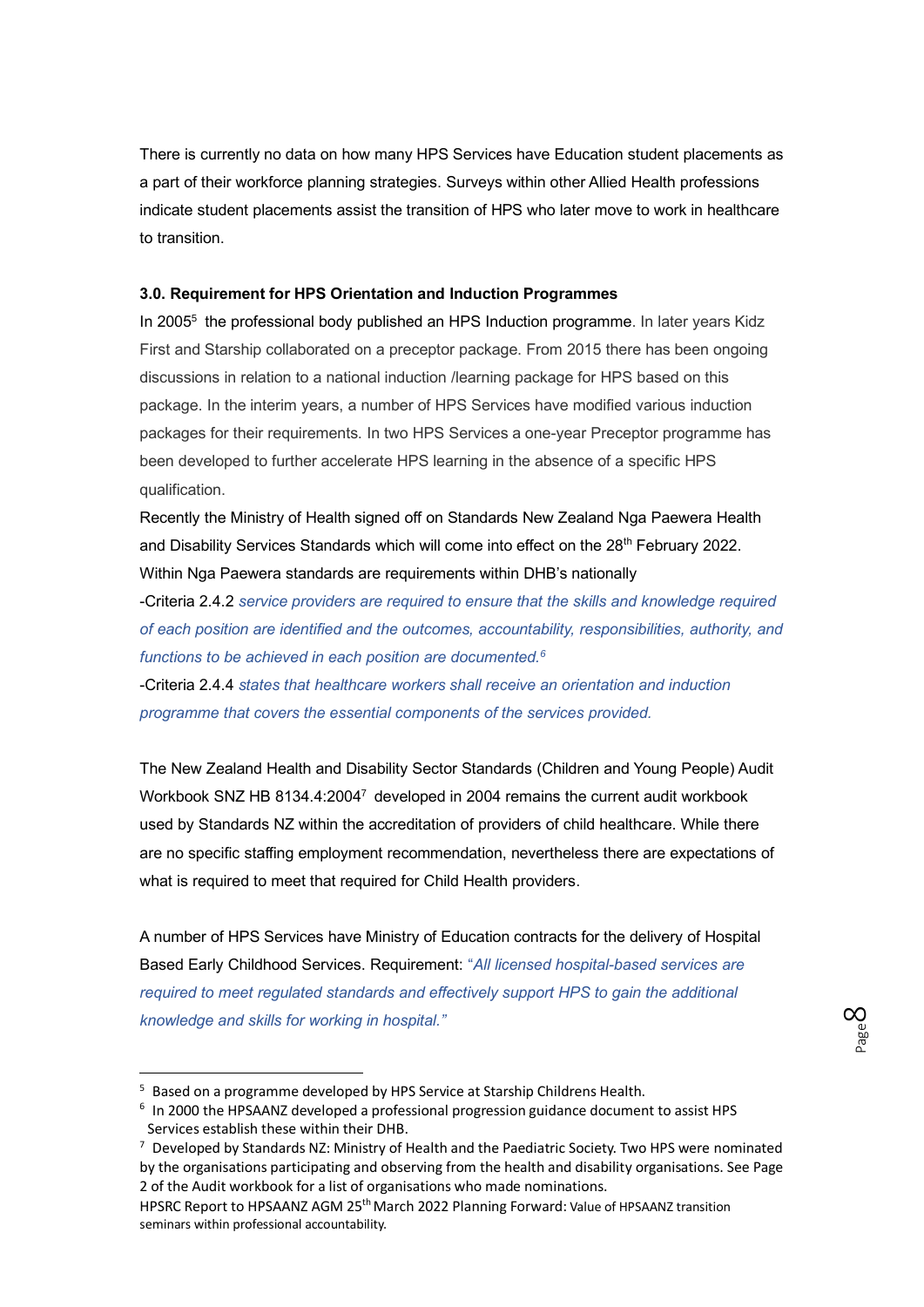### **4.0 Status of Orientation and Induction programmes within HPS Services**

Within this review of the transition seminar an indication of the current orientation *(understanding the working environment)* and induction (*understanding the knowledge and skills required for the ro*le) packages, support (*learning resources, DHB release time/ use of personal time, DHB funds for the transition seminars*) across HPS Services, and their relationships with DHB Directors of Allied Health (DOAH) was sought.

Data from HPSAANZ reports<sup>8</sup>:

- ➢ 34% of DHB HPS have identified orientation and induction programmes.
- ➢ 25% HPS Services where no data has been provided to date.
- ➢ Three HPS Services had emerging programmes being developed.
- ➢ Three HPS Services identified resources, discussions and reflections on readings and clinical practice as part of "on the job training" process newly employed HPS were experiencing/ or where there was an emerging induction programme.
- $\triangleright$  Four HPS regional services have formalised orientation and induction programmes supported by experienced HPS within their service as mentors. While all programmes provide release time there is variance within the timeframes utilised which impacts on timely completion of modules. Prioritising against clinical work is often cited as a factor within this variable.
- ➢ While most HPS Services identified availability of key publications i.e., Thompson and Gaynard, a number felt the other readings held were dated and were interested in improving these resources.
- $\triangleright$  Within orientation and induction programmes the most common challenge identified was time, both for availability for mentors / team leaders and for HPS within the programmes regardless of the size of the service.
- ➢ There is wide variances in HPS relationships with DOAH from regular and supportive DOAH contact to their being zero knowledge of the DOAH role with HPS Services. Several HPS Services indicated recent contact has been made.

Marianne Kayes research (2005)<sup>9</sup> on HPS transition into their HPS role highlighted the challenges and identified support required. Orientation and induction programmes are essential components of the support required.

Suggestions from membership for planning forward

➢ See value in benchmarking some processes, resources building on current knowledge to ensure national continuity

 $8$  HPSAANZ 2021 Workforce survey, HPSAANZ 2017-2020 transition workshop feedback analysis, survey data from the HPSAANZ National Learning Programme report. Supplemented with telephone contact with HPS Services who had staff attend transition seminars between 2017-2022..

<sup>9</sup>Kayes, Marianne (2005). *The experience of novice hospital play specialists in their early months of employment*

*M*HSC thesis. AUT University, Auckland.

HPSRC Report to HPSAANZ AGM 25<sup>th</sup> March 2022 Planning Forward: Value of HPSAANZ transition seminars within professional accountability.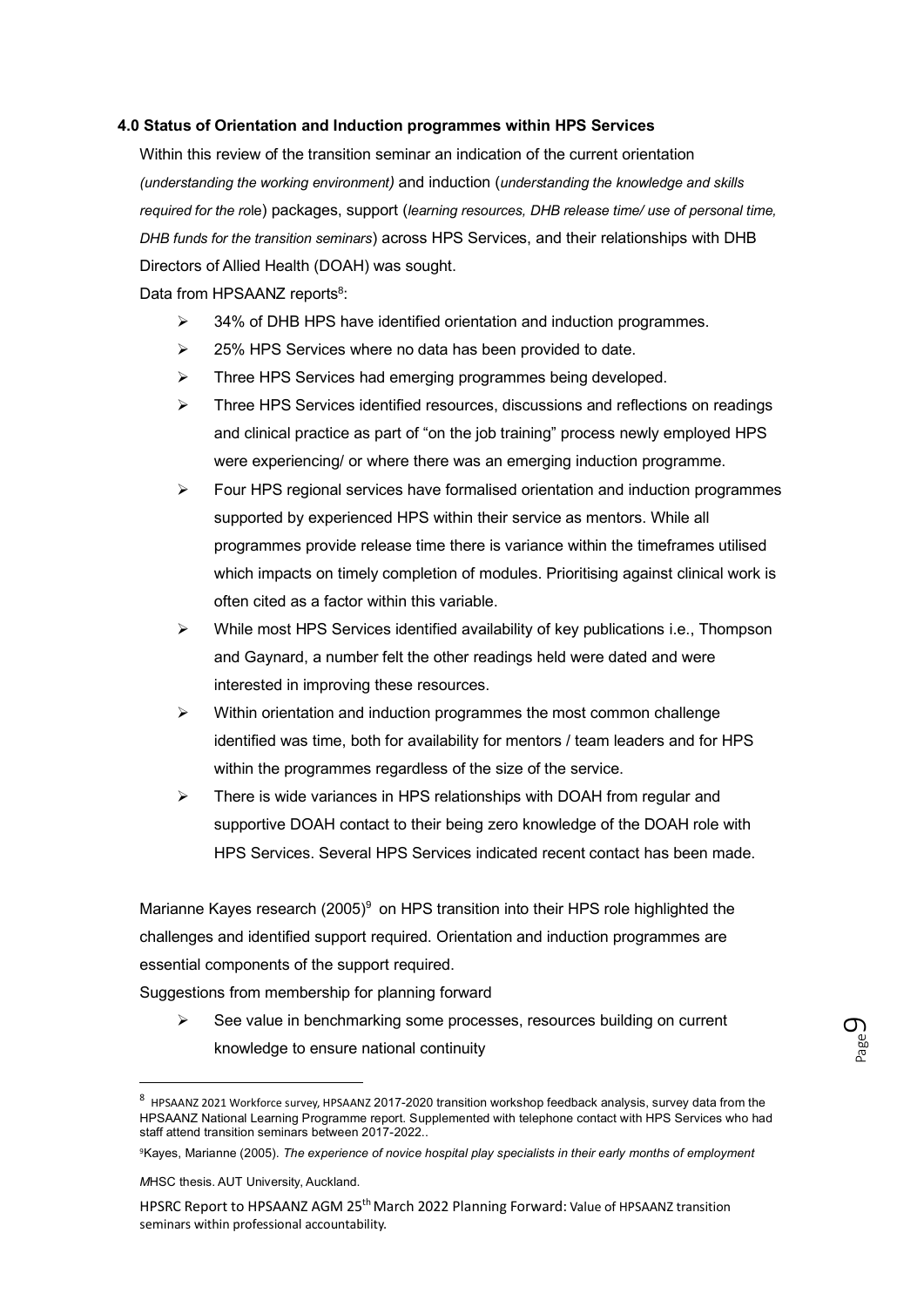- $\triangleright$  Development of practical resources and networking these through the leader forum or placed within the Association website
- ➢ Webinars spread across a year with a component for discussions by an experienced /Registered HPS for those newly employed

Collaboration would seem an effective way, both from associated costs perspective and HPS availability for HPS Services yet to develop their orientation and induction programme to accelerate that development.

### **5.0 Transition Workshops/ seminars**

The 2015 transition workshop survey showed 64% of HPS were attending in their second or later years of employment.

### **2020 Summary of Attendee feedback**

Based on 10 attendees. Delivery was through IT due to Covid restrictions.

Recurring themes in their comments

| <b>Strengths</b>                            | <b>Areas of Improvement</b>            |
|---------------------------------------------|----------------------------------------|
| Quality and variety of all seminars         | Timeliness of transition seminars when |
|                                             | entering profession                    |
| Ability to reflect more deeply on evidence  | Mode of delivery and time commitment   |
| based practice                              | required                               |
| Safe and supportive way to identify gaps in | Repetition of content between in-house |
| knowledge and growth as a professional      | preceptor programmes and national      |
|                                             | association programmes                 |

### **Rating of the overall value of the seminars:**

Attendees identified limitations of zoom and repetitiveness of content, however despite this attendees found the seminars extremely valuable, with 9 of the 10 attendees rating them as excellent. They appreciated and recognised that Zoom delivery was a "plan B" and commented generally how well executed the seminars were.

### **Suggestions for the improvement of the experience**

- $\triangleright$  In person -34%
- $\triangleright$  More space between sessions 22%
- ➢ More breakout opportunities within sessions- 22%
- $\triangleright$  Offered sooner in their careers 22%
- $\triangleright$  Comments in relationship to feasibility and potential of offering seminars more regularly throughout the year or having the content recorded

The relevance of the content was high for all attendees. This was despite the fact that the time frame for attendance was not within their transition into the profession.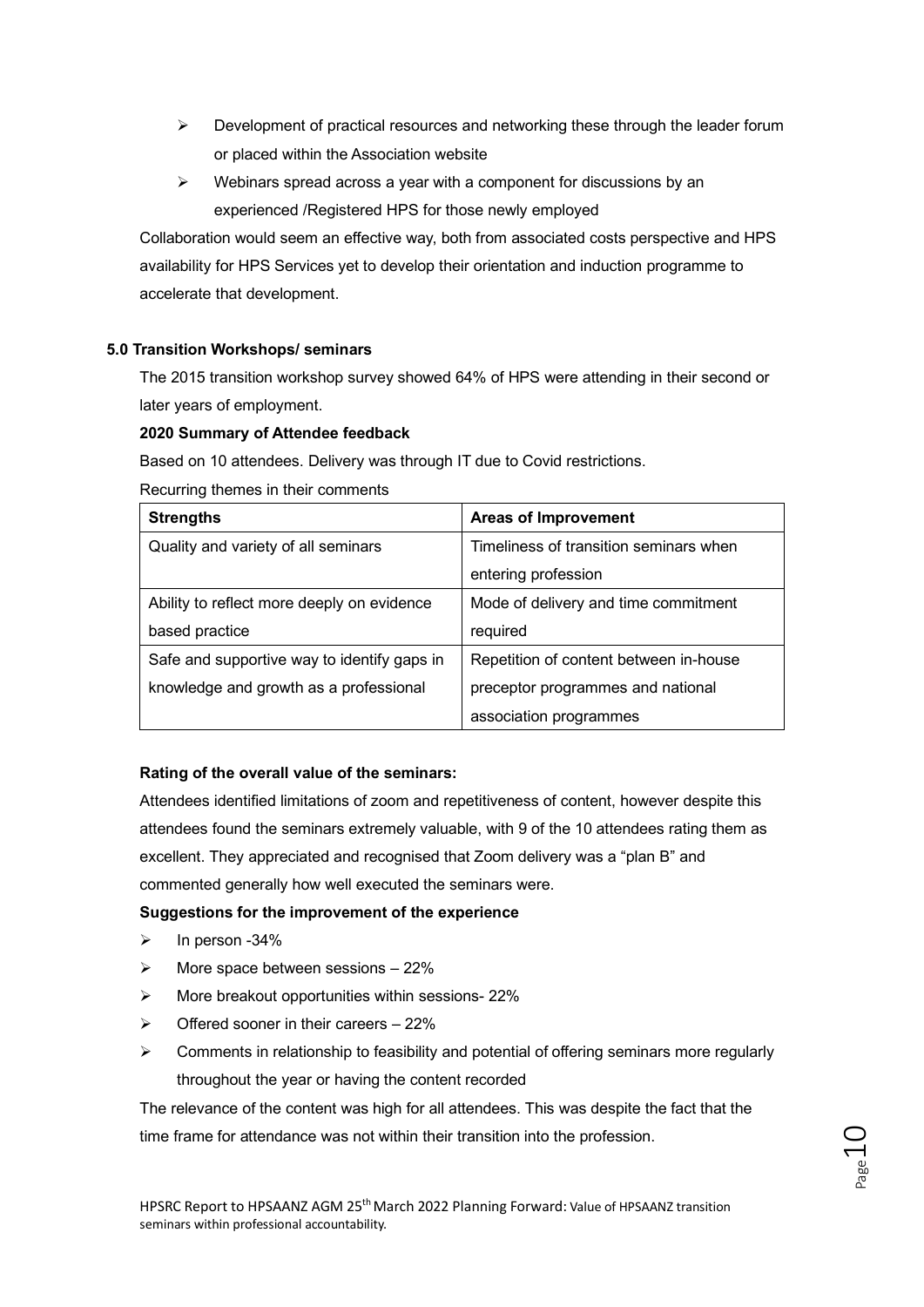The annual review of the HPS Registration programme in 2021 considered the national current status of the HPS workforce and included an analysis of transition seminars participation across a five-year timeframe (2017- 2021).

The data shows:

- ➢ Total of 54 HPS participated in transition seminars across 2017-2021.
- $\triangleright$  All DHBs have financially supported HPS staff to attend the transition seminars
- ➢ The largest percentage attended from four tertiary hospitals
- $\triangleright$  Across five years many HPS had been well established in their professional role prior to completing the transition seminars. This would appear to suggest that for some attendance was to meet the criteria for an application for professional Registration rather than transitioning to the HPS role for those newly appointed.
- ➢ Registration data across 2017-2021 transition seminars show 20% of TS participants have achieved NZHPSReg at this time.
- $\geq$  Comparison of attendance at transition seminars and the 2021 HPSAANZ membership list indicates a possible 40% loss of HPSAANZ membership across this time. At this time further analysis is required to understand what underpins this figure and what percentage is a result of staff voluntary turnover.

From the supplementary telephone contacts key outcomes identified from the TS included:

- $\triangleright$  gaining understanding of a national perspective of clinical practice, peer validation of the HPS role
- $\triangleright$  enabling visits to national/ regional centres for those in professional or regional isolation
- $\triangleright$  the provision of a safe learning forum while transitioning within the first year for those moving from education sector into the healthcare sector
- $\triangleright$  Validated a sense of an identity within a national profession
- $\triangleright$  Provided a common point for reference and promotion of the theoretical base for the profession. The TS were identified as a safe place for learning
- ➢ Costs of attendance at TS when associated with staff turnover
- ➢ Duplication of some learning for staff from the services with formal induction programmes
- ➢ Experienced HPS were attending to meet Registration criteria
- Resistance to attend by some experienced staff is a barrier to progressing professional registration.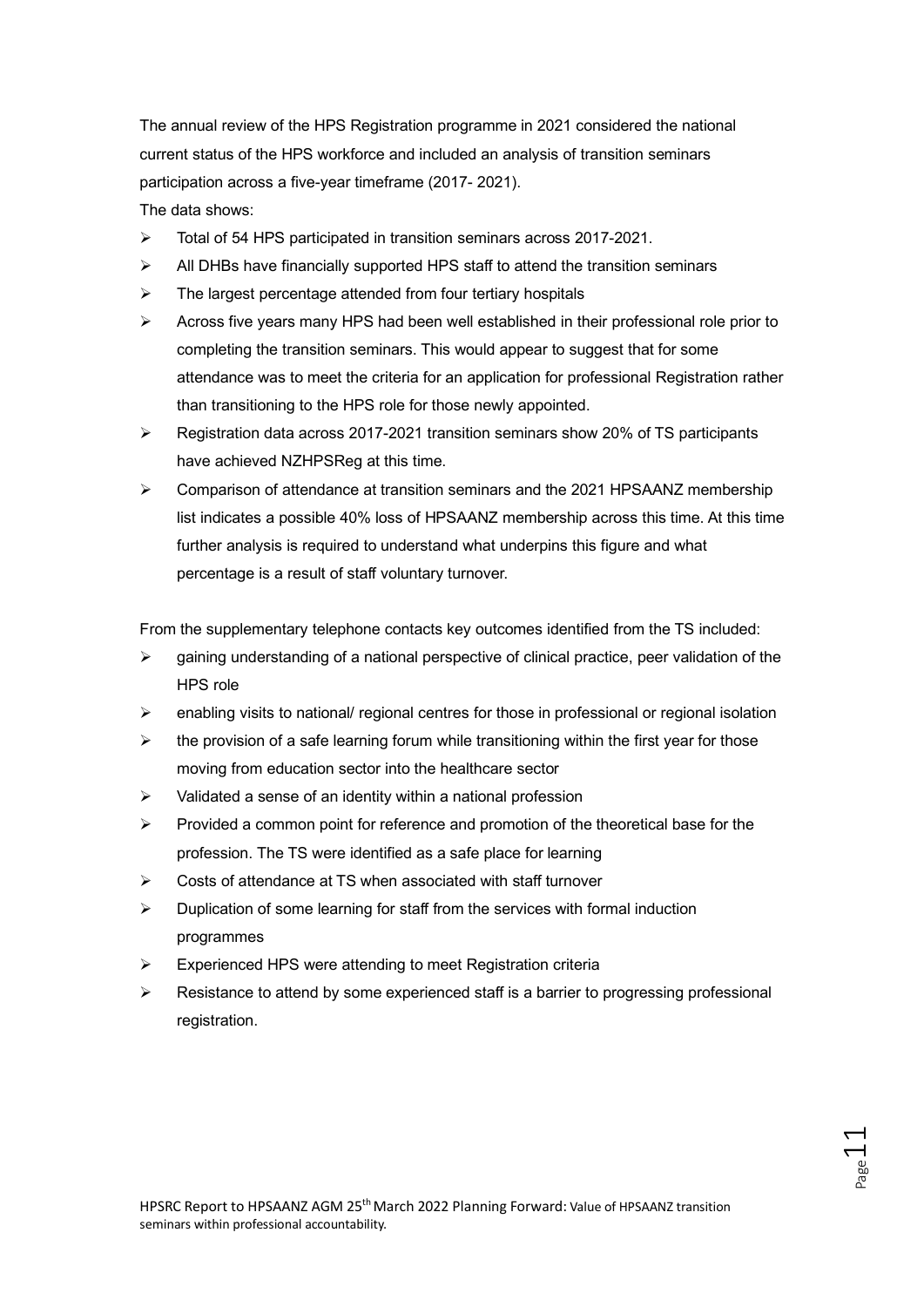### **6.0 Workforce planning –**

**The Report of the Health and Disability System Review** recommendation is that the Ministry of Health lead development of a workforce plan with a 10-15 year view. The working group proposes merging disparate qualifications into a proposed heath science and technology degrees, diplomas and certificates. Students would study common subjects together and split into modules for their chosen profession. The initial step is to map core skills to identify content common across allied health, science and technical professions common.

At this time, while there is no specific training offered by tertiary institutions in New Zealand to become a Registered hospital play specialist there is a required base qualification. This is a minimum three-year tertiary qualification level 7 or above on the NZQA framework. This will most commonly be a Diploma of Education (EC). Other qualification will be considered but must have a focus such as education, play and child /adolescent development. The quality of orientation/ induction/preceptoring is very significant to the gaining of the theoretical frameworks and core competencies required by newly employed HPS and for preparation for HPS Registration.

The HPSAANZ is the professional body for hospital play specialists in Aotearoa / New Zealand. The Executive Committee and the Registration Council have responsibilities to promote and gain recognition for this profession. The HPSAANZ has representation (Debbie McDougall) within the Allied Health Professional Associations Forum (AHPAF). Given the significant changes and likely challenges signalled within the Ministry of Health workforce planning it would seem desirable that an HPSAANZ Education task force be established to enable timely responses from this profession to Ministry of Health proposals from the "Framing the Future review" and working groups.

### **HPSAANZ National Learning Programme Report**

In 2020 the Executive Committee established an HPSAANZ working group<sup>10</sup> National Learning Programme to consider a specific tertiary qualification/ training programme. The group reported back in July 2021 to the Executive Committee. Their analysis of the feedback from 11 Team Leaders from the 17 DHB's contacted, and the 30 responses from a total of 77 HPS members indicated that:

- ➢ HPS's recognise that a learning package is necessary whether it be NZQA approved or delivered by our professional body
- $\triangleright$  Support for transition to the HPS role as wanted and imperative.

Within the report's conclusion a pathway to move forward to ensure that the HPS profession sits alongside other Allied Health professionals is identified. The report recognises any

<sup>&</sup>lt;sup>10</sup> HPSAANZ working group membership: Chloe Davidson, Diane Havler, Deborah McDougall, Denise Skeen

HPSRC Report to HPSAANZ AGM 25<sup>th</sup> March 2022 Planning Forward: Value of HPSAANZ transition seminars within professional accountability.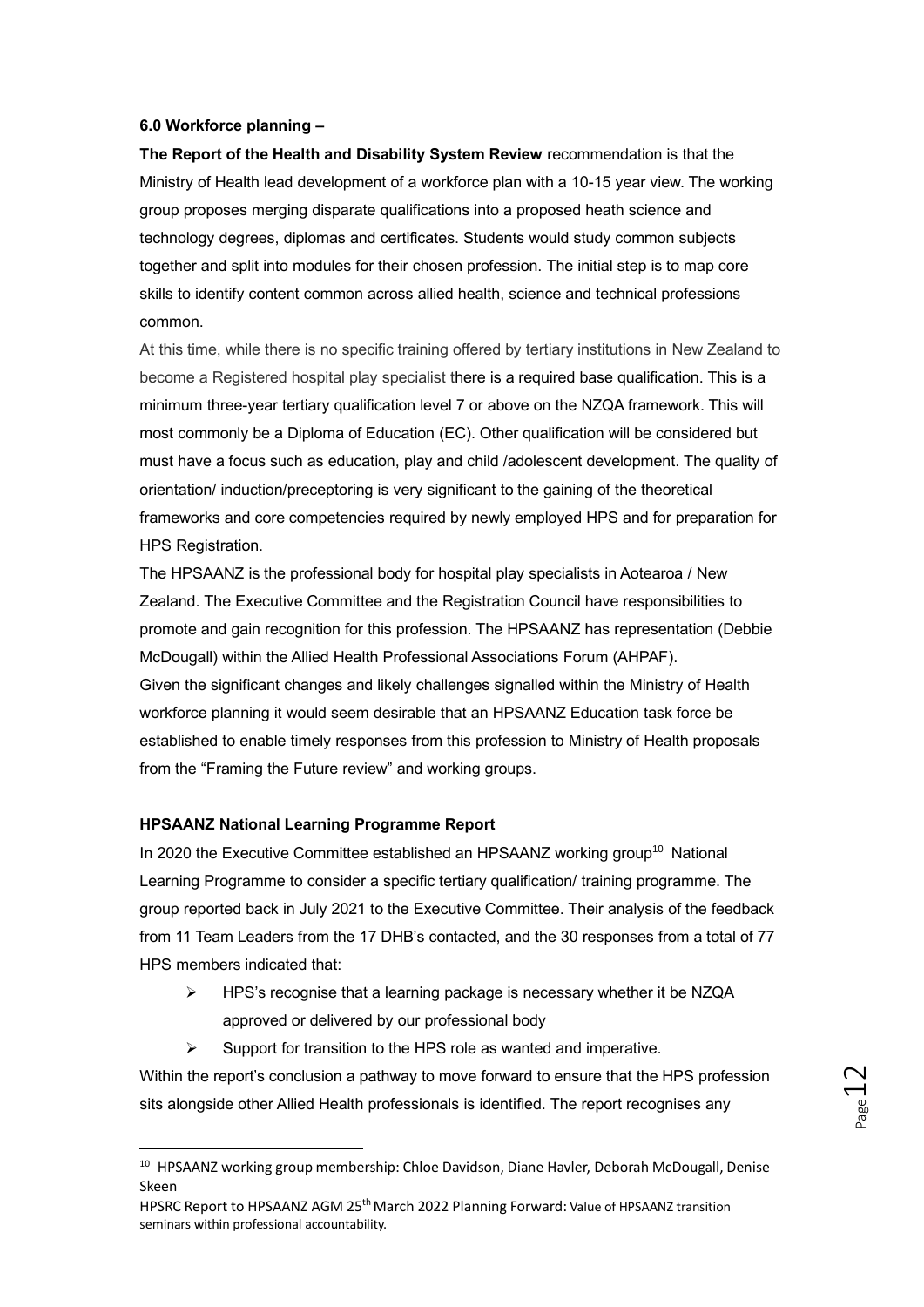pathway will entail a great deal of time, effort and money to maintain. It will be necessary to build strong relationships with DHB's/ employers. As an interim building block was the proposal that a formalised structured learning package, designed and maintained through the HPSAANZ be provided to ensure equitable and quality learning opportunities for all HPS in the country regardless of demographic, size of service, or dependency on individuals within a service.

### **Hospital Play Specialist Registration Council (HPSRC) 2022 Operational Planning**

The draft "Planning Forward Report" was considered by the HPSRC at the annual operational planning meeting on the 3<sup>rd</sup> March 2022. The 2022 Annual General Report of the HPSRC on the 25<sup>th</sup> March will outline the priority actions that have been approved. The discussion points in section 7.0 were collated from HPSAANZ members feedback in various HPSAANZ reports and from the reference group participants in this review. The HPSRC recognise there are other possible areas that HPS will see as discussion points within workforce development and accountability within the HPS profession. This document provides a base of information that hopefully will enable discussion and strengthened collaboration in relation to HPS workforce development and accountability in the coming year.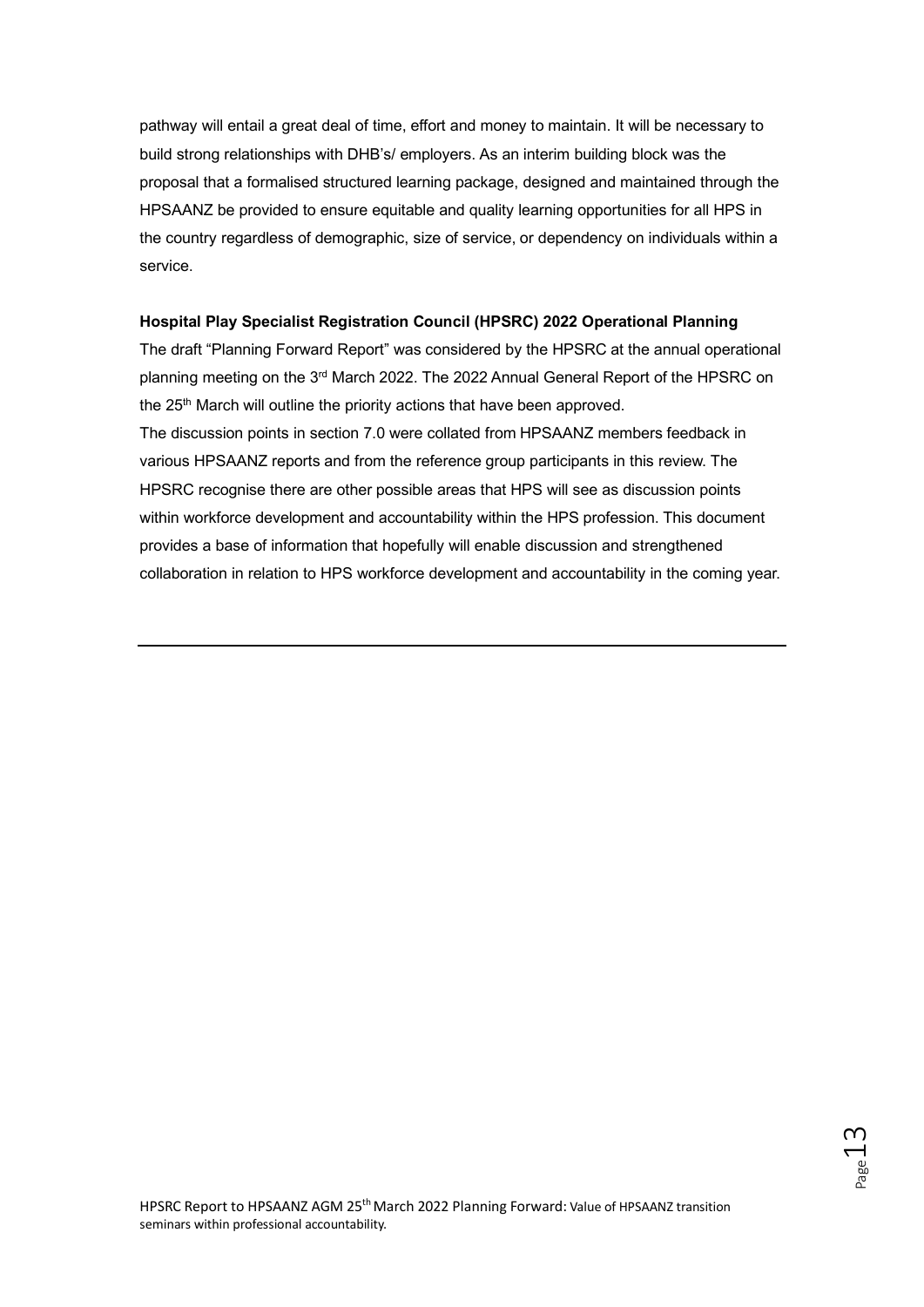### **7.0 Discussion points for workforce planning in 2022**

- ➢ HPSRC to consider benchmarking content within individual DHB HPS orientation and induction programmes against the current transition seminars content with a view to potentially provide a second transition pathway within the Registration programme.
- ➢ Executive Committee explore the provision of guidance and support for HPS transitioning into the HPS role with a combination of regularly spaced digital sessions based on the core content in the TS and pre-requisite readings.
- $\triangleright$  HPSAANZ membership consider potential within spaced biennial cluster meetings within the four regional areas ( Northern, Midland, Central and South Island) to strengthen sense of professional identity, enhance specialised HPS clinical practice, encourage professional collaborations in regions where families may access child health services across multiple facilities.
	- ➢ Strategic Planning.

Professional body to explore establishment of an Education Task force to assist:

- *1.* HPSAANZ as the professional body provide timely response to Ministry of Health proposals from the Framing the Future review and working groups.
- *2.* Explore roles of Team Leaders / HPSAANZ and HPSRC, DOAH, MOH in promoting workforce planning and accountability within the HPS profession nationally
- *3.* Assist in the establishment of a five year workforce development plan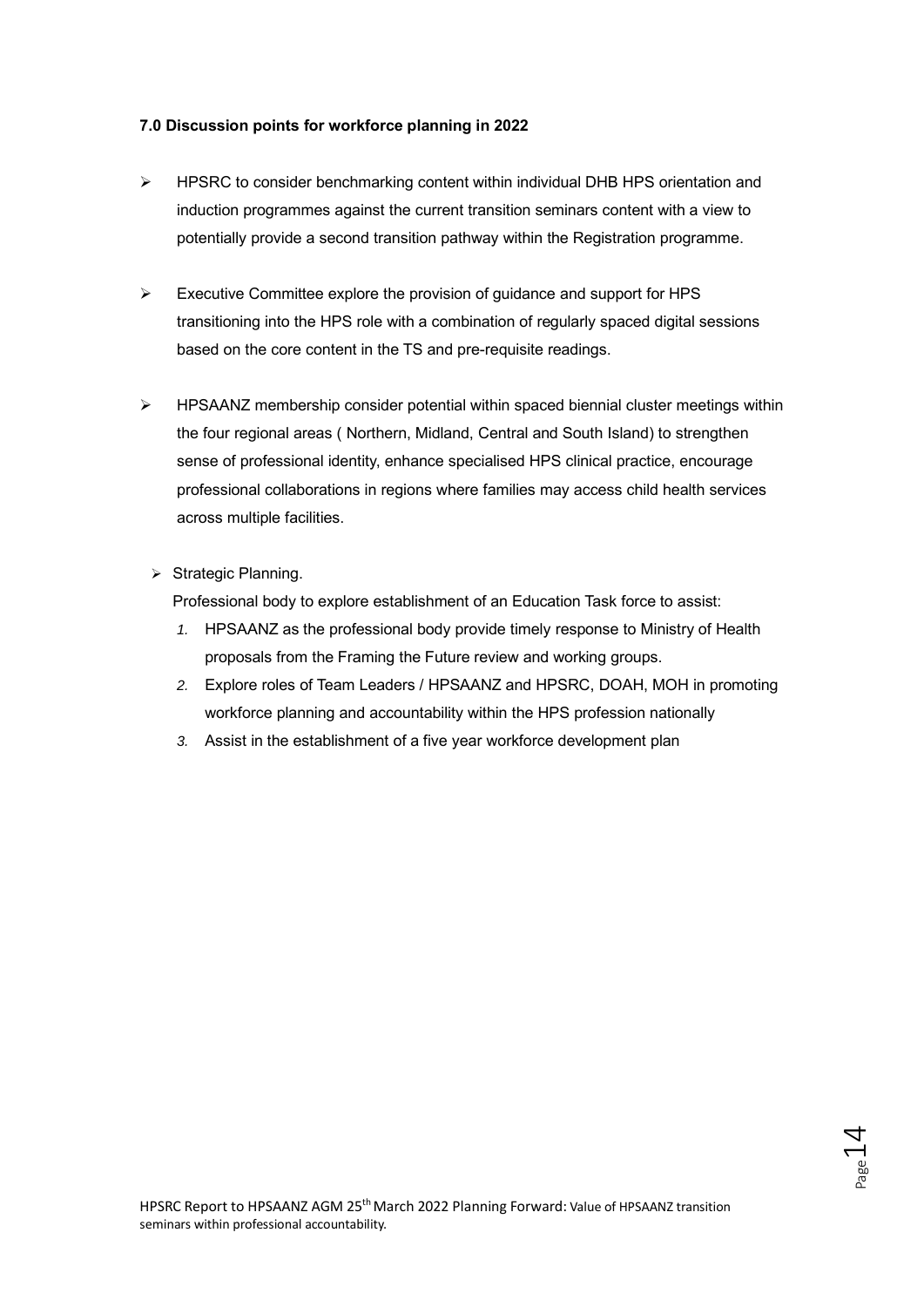### **APPENDIX ONE –**

### **REFERENCE GROUP CONTACTS:**

HPSRC member(s) - Allana Bunting HPSAANZ 2020 Working group Transition Seminars – Morgan Thomas, Meenu Wadhwa HPSAANZ- 2021 National Learning Programme Working Group Members: Debbie McDougal, Diane Havler, Chloe Davidson, Denise Skeen Auckland/Starship HPS Service- Nicola Woollaston Christchurch HPS Service- Melinda White Invercargill HPS Service- Allana Bunting Kidz First HPS Service- Robyn Maria Lakes HPS Service- Jeannie McGowan Nelson HPS Service- Sue Fahy Tauranga HPS Service – Debbie McDougal Waikato HPS Service: Karen Purchase and Lisa Pearson Whangarei HPS Service- Karen Parker Wilson Centre HPS Service - Vicky Davies

### **REFERENCE DOCUMENTS**

American Academy of Paediatrics ( AAP) *statement on Child Life* Association of Child Life Therapy (ACLTA) *ACLTA Training package Version 1 2017* Allied Health Aotearoa New Zealand –2019 *Chair Report*  District Health Board New Zealand (2010) DHBNZ – 2010- *Allied Health New Graduate Toolkit* Education Council New Zealand / Matatū Aotearoa. *Guidelines for Induction and Mentoring and Mentor Teachers.* [Guidelines-for-Induction-and-Mentoring-English.pdf \(teachingcouncil.nz\)](https://teachingcouncil.nz/assets/Files/Registration-and-certification/Guidelines-for-Induction-and-Mentoring-English.pdf) Downloaded 20Aug2021 Education Review Office (2017) *He Pou Tātaki: How ERO reviews hospital-based education and care services."* Healthcare Play Specialist Education Trust. *2014-2015 Mentor Standards Assessment Handbook.* HPSAANZ (July 2021) *Report of the National Learning Programme Working Group* HPSAANZ- Workforce data from Executive Committee consultation in 2021 with HPS Service nationally. HPSRC (2021) *Workforce Data – Report to the 2021 Annual Review of the Registration Programme*. HPSRC - *Analysis of 2017-2021 Transition attendance* Kayes, Marianne (2005). *The experience of novice hospital play specialists in their early months of employment.* MHSC thesis. AUT University, Auckland. Kayes, Marianne (March 2015). Transition Seminar Survey. Jenkins, Martin (September 2020) *Health Workforce Funding Review. Current Sta*te. Prepared by Martin Jenkins under instructions from the Health Force Directorate within the Ministry of Health Manatū Hauora.

HPSRC Report to HPSAANZ AGM 25<sup>th</sup> March 2022 Planning Forward: Value of HPSAANZ transition seminars within professional accountability.

 $C$ Tage<sup>r</sup>